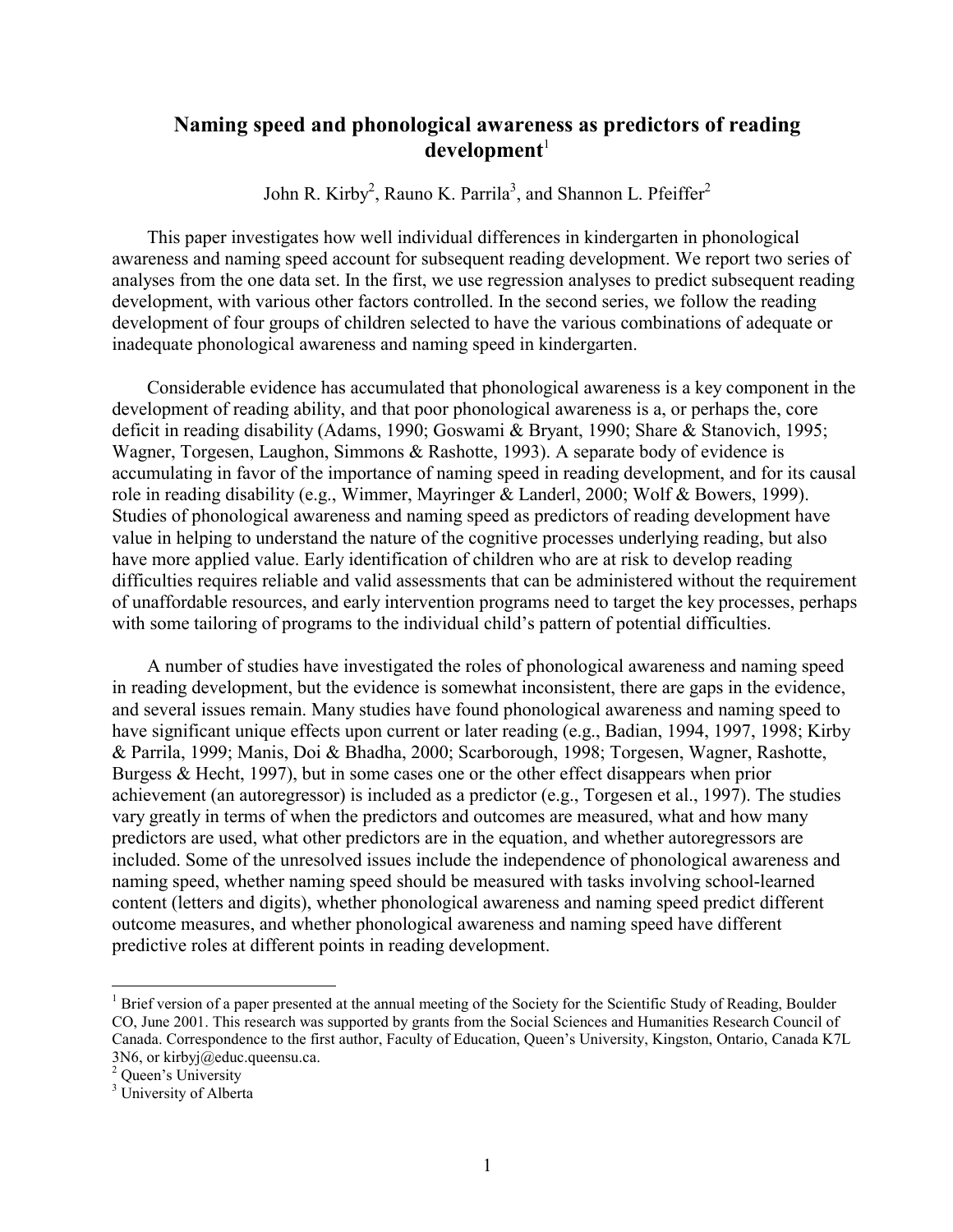We set out to do a study with the following key characteristics:

- measurement of predictors before formal reading instruction had begun
- use of multiple measures of constructs (to lessen the effect of error)
- use of predictors with no school-learned content
- assess reading development beyond the early years of schooling
- examine the effects of controlling other variables

#### Method

#### Subjects

The subjects were 161 children who began the study in senior kindergarten (first year of compulsory schooling, with no formal reading instruction), and then were retested annually until they were in grade 5. Over the 6 years of the study, attrition reduced the sample to 122, 106, 99, 86, and 79; each year comparisons indicated that the subjects who left the study were not significantly different from those who remained. Each year the subjects received a battery of cognitive, linguistic, reading and spelling measures, only some of which are used here.

### Measures

In kindergarten, the following (all taken from Wagner et al., 1993) were used as measures of phonological awareness: Blending onset and rime, Blending phonemes, Phoneme elision, and Sound isolation. In each case the score was the number of items correct. Two measures of naming speed were developed, based upon tasks described by Wolf, Bally and Morris (1986): Color naming and Picture naming. In each task the child had to name a series of 32 colors or pictures, each taken from a set of 4; practice was provided to ensure that the children were familiar with the standard names of the colors and pictures. The child's score in each task was the number of seconds taken to name the stimuli correctly.

Two tests from the Das-Naglieri Cognitive Assessment System (Das & Naglieri, 1997) were used in kindergarten to measure general mental ability, to be included as covariates. Figure Memory asks subjects to identify a previously-seen simple figure in a more complex figure; the score is the number of embedded figures identified correctly. In Spatial-Verbal Relations children are asked to identify which picture from a set corresponds to an orally presented phrase or sentence (e.g., "The book is under the table"). Letter knowledge was measured by asking the children to identify each of the upper and lower case letters, with two different fonts used for lower case *a* and *g* (Clay, 1993).

Three subtests from the Woodcock (1987) Reading Mastery Tests – Revised were used to assess reading development in kindergarten and grades 1 to 5: Word Attack (k-5), Word Identification (k-5), and Passage Comprehension (1-5). The Gates-MacGinitie Reading Comprehension test (MacGinitie & MacGinitie, 1992) was also given in grade 5.

#### Results

#### Factor analysis of predictors

The scores on the 6 predictor variables were entered into a principal axis factor analysis. Two factors were extracted, based on theory, eigenvalues  $> 1.0$ , and the scree plot, and these were rotated to a direct oblimin criterion; they accounted for 69.1% of the variance. Principal axis analysis was used, as opposed to principal components, to reduce error, and the oblique rotation allowed the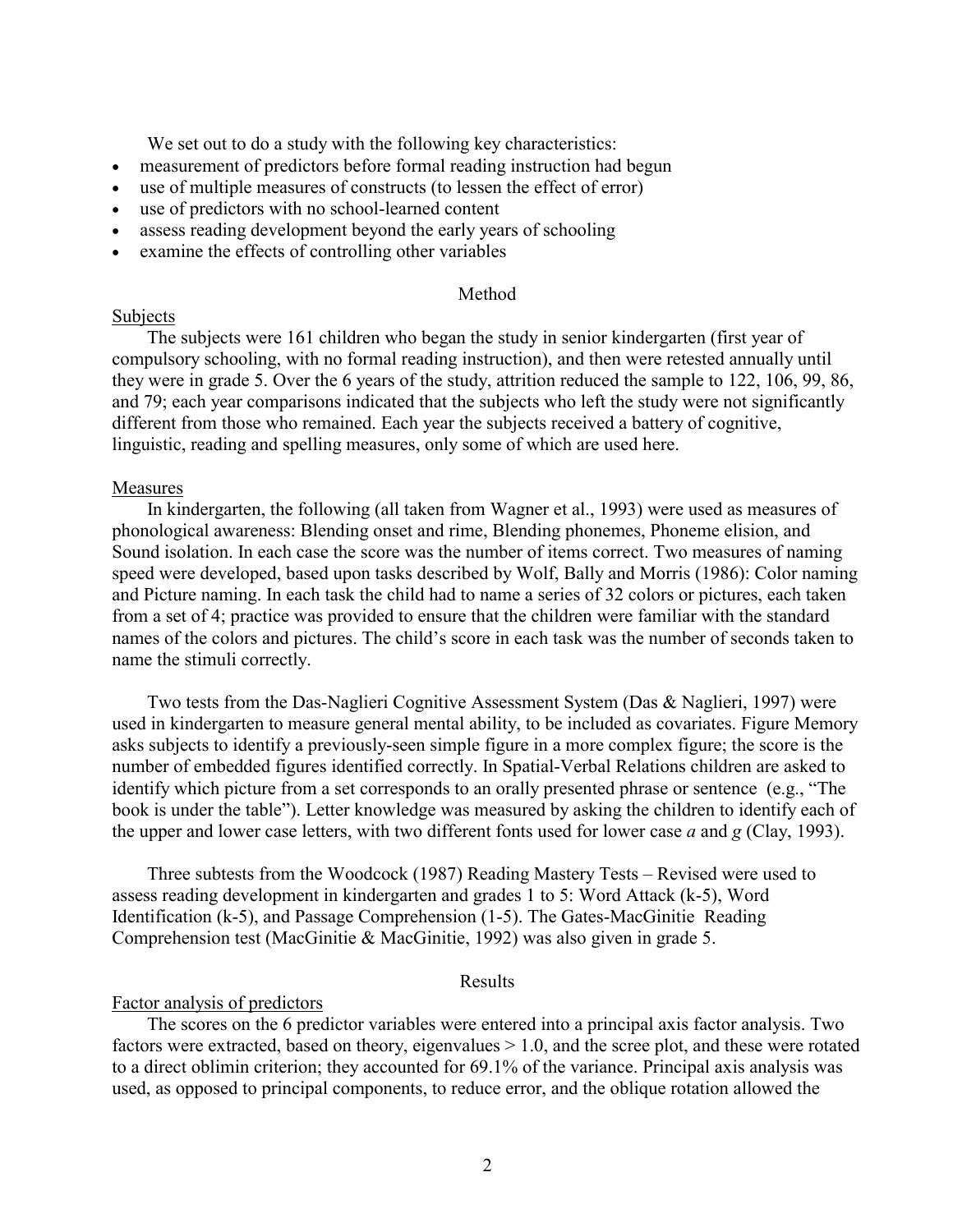factors to correlate, so that independence could be assessed. The rotated factor loadings (pattern matrix) are presented in Table 1. The first factor was identified as phonological awareness, the second as naming speed; the correlation between the two factors was .47, indicating a moderate degree of relation. These factors were used to construct regression factor scores for each subject  $(M = 0.0, SD = 1.0)$ . (An orthogonal factor analysis was also performed, yielding similar results.)

### Prediction of reading

A series of hierarchical regression analyses was conducted, for each of the dependent variables at each age level. The basic model reported here employed two steps. In the first step, 3 (covariate) kindergarten variables were entered. Figure Memory and Verbal-Spatial Relations represented general mental ability, and Letter Recognition represented both initial "achievement" and to some extent home background. In the second step, the two predictors of interest, the phonological awareness and naming speed factor scores, were entered. The results of these analyses for Word Attack, Word Identification, and Passage Comprehension at each grade level can be seen in Tables 2, 3 and 4. The results reported are standardised regression coefficients

The results for the three reading outcomes are quite consistent. At each age level, the phonological awareness and naming speed factor scores add significantly to the variance. The effect of phonological awareness is greatest in kindergarten and grade 1, declining thereafter. Naming speed, on the other hand, has weaker though significant (except for Word Attack) effects in kindergarten and grade 1, but much stronger effects in the later grades. This pattern suggests that phonological awareness either becomes less relevant in later grades (perhaps due to an increased reliance upon orthographic processing), or that kindergarten phonological awareness is increasingly less valid as an index of later phonological processing.

These analyses were repeated with orthogonal factor scores as predictors (not reported here). The variance accounted for by these factors was of course the same, but the effects of the individual factors were somewhat different. Phonological awareness was still more powerful early and then less so later, and naming speed still demonstrated increasing power with grade level, but the individual coefficients were slightly larger and were more likely to be statistically significant.

A parallel set of analyses was performed without Letter Recognition as a predictor. The factor scores now had greater effects, but the overall variance accounted for was only slightly lower.

The analyses were also repeated with a model in which autoregressors (previous year's score on the dependent variable, or if it had not been given, a related variable) were entered prior to the factor scores. In these analyses (not reported here) the amount of variance added by the factor scores was greatly reduced, but phonological awareness retained its influence in the early grades. Naming speed lost its effects upon Word Attack, but retained effects on Word Identification (in grades k, 1, 3 and 4), Passage Comprehension (k, 4) and Gates-MacGinitie comprehension (5).

These results show that kindergarten phonological awareness and naming speed are able to predict subsequent reading development quite well. Even though the two factors correlate moderately, they make independent contributions to the various reading measures. Kindergarten phonological awareness has most impact in the early grades, whereas naming speed's influence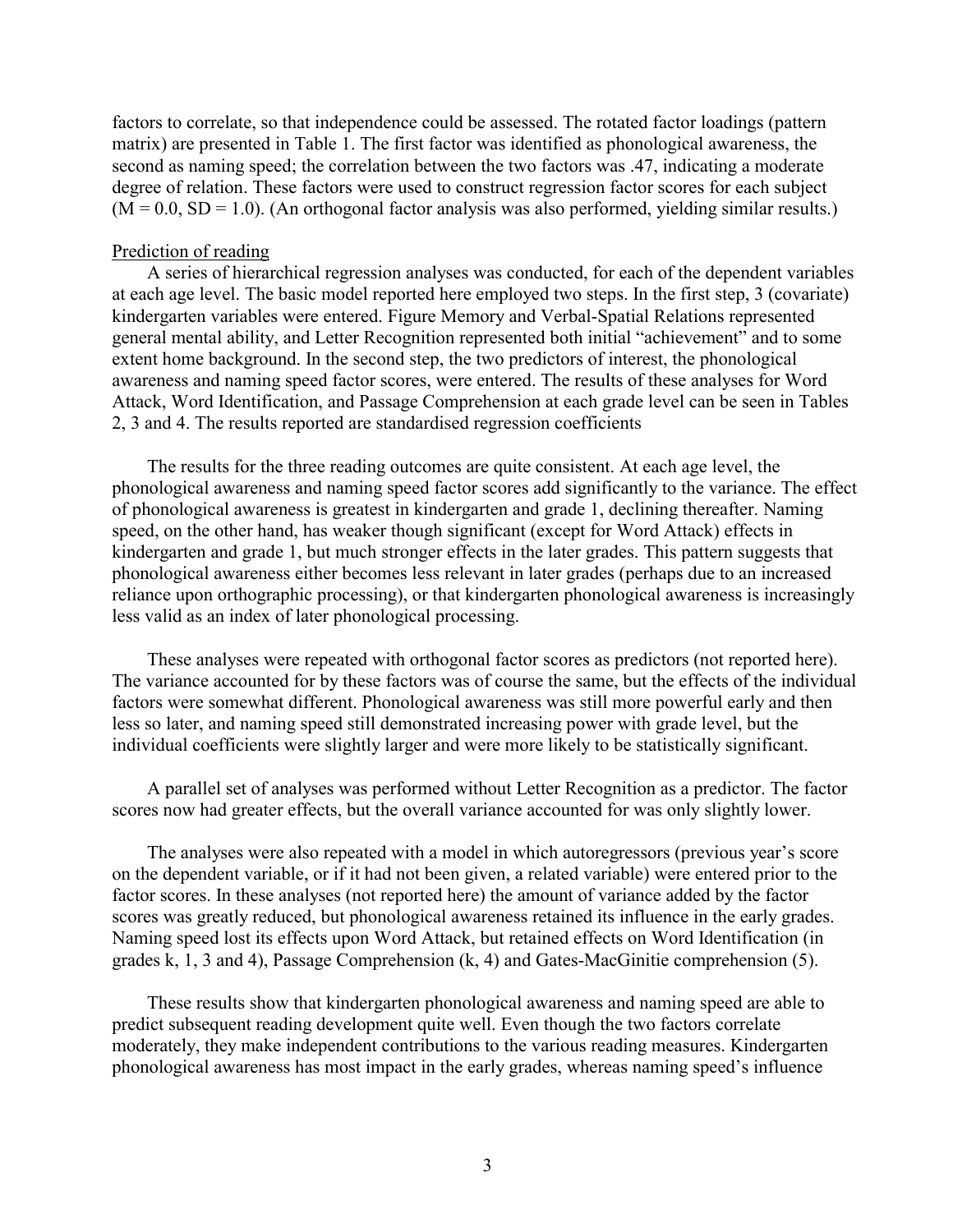increases with grade level. The autoregressor analyses suggest that these predictors are also causally related to year-to-year changes in reading skills, though these effects are smaller and less regular.

# Identification of Groups

 $\overline{a}$ 

We next used the orthogonal factor scores to define 4 kindergarten groups (see Figure 1). The orthogonal factor scores were used to facilitate the selection process. The goal was to identify groups with low phonological awareness and slow naming speed (Double Difficulty, DD), low phonological awareness and adequate naming speed (Phonological Awareness Difficulty, PAD), adequate phonological awareness but slow naming speed (Naming Speed Difficulty, NSD), and with adequate phonological awareness and naming speed (Normally Achieving, NA). Subjects were selected so that the groups with slow naming speed (DD and NSD) had equivalent levels of naming speed, those with adequate naming speed (PAD and NA) were equivalent in naming speed, those with low phonological awareness (DD and PAD) were equivalent in phonological awareness, and those with adequate phonological awareness (NSD and NA) were equivalent in phonological awareness. We did this to ensure that, for instance, children with slow naming speed did not inadvertently have slightly lower than average phonological awareness.

We then graphed the mean performance of the 4 groups on each of the outcome measures, to observe the course of reading development. Each group began with 24 or 25 members; attrition across the years affected some groups more than others, but again those who left were not significantly different from those who remained.<sup>4</sup> Results are presented in Figures 2 to 4.

The graphs show consistently that the NA subjects did well and the DD poorly. PAD subjects performed poorly at the beginning, but then approached the NA subjects in performance. NSD subjects did poorly throughout, almost as poorly as the DD. In general it can be seen that the DD lag behind the NA by almost two years of achievement, and show no sign of beginning to accelerate to catch up; much the same is true for the NSD.

Finally we investigated the development of reading difficulties in these groups. We set the criterion in grade 3 at a score of 38 on Word Identification (equivalent to 1.3 grades below grade placement), in grade 4 at 51 (1.5 grades below), and in grade 5 at 56 (2 grades behind). Table 5 shows the percentage of subjects remaining in each group who had Word Identification scores less than these criteria. Even though the n's remaining are not high, there is a clear tendency for children in the Double Difficulty group to develop reading difficulties.

These results demonstrate that subsequent reading difficulties are most common in the DD group identified in kindergarten, followed by NSD then PAD.

# **Discussion**

The results indicate that phonological awareness and naming speed, measured in kindergarten, make independent contributions to the prediction of reading. Phonological awareness is the more powerful predictor in kindergarten and grade 1, whereas naming speed is more powerful in the later

 $4 \text{ In the Double Difficulty group, n went from 24 to 15, 11, 10, 9, and 7 across years. In the Phonological Difficulty$ group, n went from 25 to 22, 19, 19, 18, and 17. In Naming Speed Difficulty, it went from 25 to 19, 16, 12, 9 and 8. In the Normally Achieving group n went from 25 to 19, 18, 19, 14 and 14.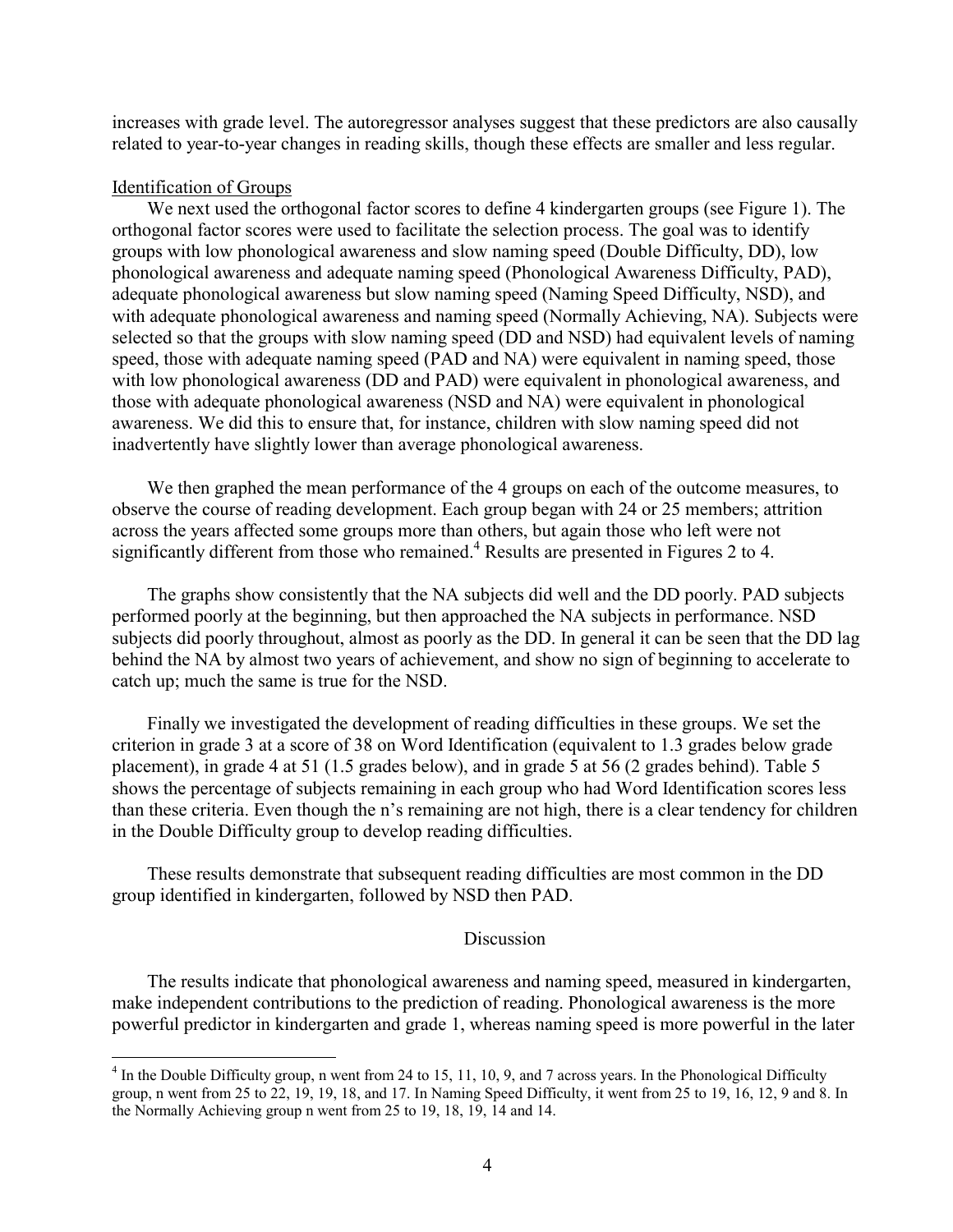grades. Children who have low phonological awareness *and* slow naming speed in kindergarten make slower progress in reading development, and are more likely to suffer from reading difficulties by grade 5.

The diminished effect for phonological awareness was somewhat surprising. There are two apparent interpretations. One interpretation is that the nature of reading has changed by the later grades, shifting from a phonetic to a more orthographic approach, rendering phonological awareness less related to success. The second explanation is that some children improve their phonological awareness skills during and after kindergarten, so that their kindergarten phonological awareness scores become a poorer index of later phonological awareness, which remains related to reading success. Both explanations could be true.

The effects of naming speed were more intriguing. Individual differences in it prior to formal reading instruction were still moderately associated with reading success five years later, in spite of controlling for initial general mental ability and letter knowledge. That these effects remained after kindergarten letter knowledge was accounted for is relevant to the suggestion that children with slow naming speed may lack reading experience. We would expect children's pre-school reading experience to be related to their kindergarten letter knowledge; if so, then our results suggest that there is more to the naming speed effect than exposure to print.

These results are also relevant to the argument that naming speed is required for orthographic skill (Wolf & Bowers, 1999). If kindergarten letter knowledge is a basic level of orthographic skill, controlling for it in the present study can only have lessened the apparent naming speed effects. On the other hand, if later reading development relies upon orthographic skill (e.g., Ehri, 1997), the strength of the naming speed effects in the later grades is consistent with this argument. There appear to remain many questions, however, about how orthographic skill is measured, how it is affected by instruction, and whether pre-instructional predictors of it can be devised. Further research is required.

Children with slow naming speed, and especially those with the both naming speed and phonological difficulties, were more likely to develop subsequent reading difficulties. There would seem to be merit in the use of both phonological awareness and naming speed screening measures, to aid in the early identification of at-risk children. Further work is needed to determine how to instruct these children, especially those with naming speed difficulties (e.g., Wolf, Miller & Donnelly, 2000).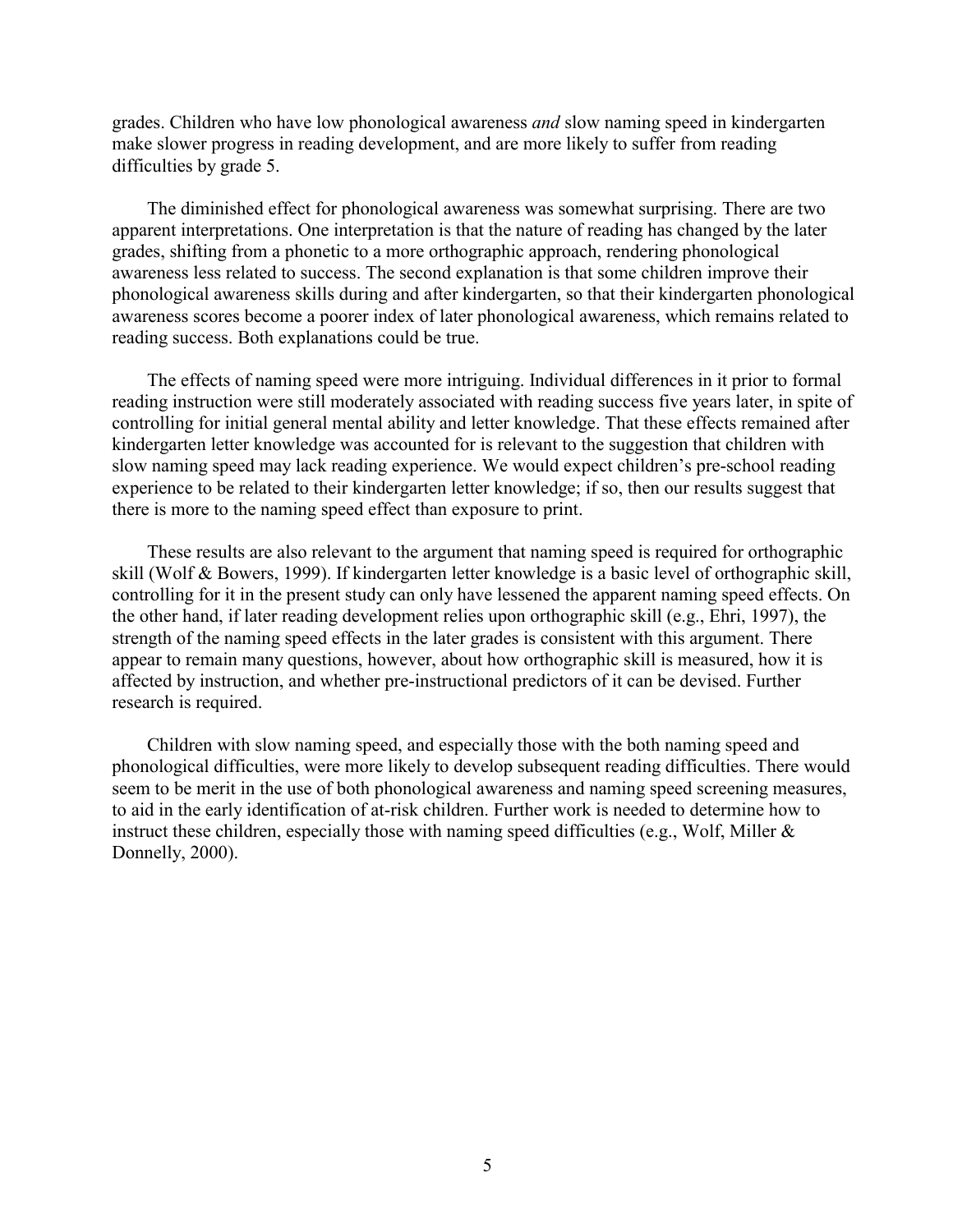## References

- Adams, M. J. (1990). Beginning to read: Thinking and learning about print. Cambridge, MA: MIT Press.
- Badian, N. A. (1994). Preschool prediction: Orthographic and phonological skills, and reading. Annals of Dyslexia, 44, 3-25.
- Badian, N. A. (1997). Dyslexia and the double deficit hypothesis. Annals of Dyslexia, 47, 69-87.
- Badian, N. A. (1998). A validation of the role of preschool phonological and orthographic skills in the prediction of reading. Journal of Learning Disabilities, 31, 472-481.
- Clay, M. (1993). An observation survey of early literacy achievement. Portsmouth, NH: Heinemann.
- Das, J. P. & Naglieri, J. A. (1997). Das-Naglieri: Cognitive assessment system. Itasca, IL: Riverside.
- Ehri, L. C. (1997). Sight word learning in normal readers and dyslexics. In B. Blachman (Ed.), Foundations of reading acquisition and dyslexia: Implications for early intervention. Mahwah, NJ: Erlbaum.
- Goswami, U. & Bryant, P. E. (1990). Phonological skills and learning to read. Hove: Erlbaum
- Kirby, J. R. & Parrila, R. K. (1999). Theory-based prediction of early reading. Alberta Journal of Educational Research, 45, 428-447.
- MacGinitie, W. H. & MacGinitie, R. K. (1992). Gates-MacGinitie Reading Tests. 2<sup>nd</sup> Canadian ed. Toronto: Nelson, 1992.
- Manis, F. R., Doi, L. M. & Bhadha, B. (2000). Naming speed, phonological awareness, and orthographic knowledge in second graders. Journal of Learning Disabilities, 33, 325-333.
- Scarborough, H. S. (1998). Predicting the future achievement of second graders with reading disabilities: Contributions of phonemic awareness, verbal memory, rapid naming and IQ. Annals of Dyslexia, 48, 115-136.
- Share, D. L. & Stanovich, K. S. (1995). Cognitive processes in early reading development: A model of acquisition and individual differences. Issues in Education: Contributions from educational Psychology, 1, 1-35.
- Torgesen, J. K., Wagner, R. K., Rashotte, C. A., Burgess, S. & Hecht, S. (1997). Contributions of phonological awareness and automatic naming ability to the growth of word-reading skills in second- to fifth-grade children. Scientific Studies of Reading, 1, 161-185.
- Wagner, R. K., Torgesen, J. K., Laughon, P. L., Simmons, K. & Rashotte, C. (1993). Development of young readers' phonological processing abilities. Journal of Educational Psychology, 85, 85-103.
- Wimmer, H., Mayringer, H. & Landerl, K. (2000). The double-deficit hypothesis and difficulties in learning to rad a regular orthography. Journal of Educational Psychology, 92, 668-680.
- Wolf, M. Bally, H. & Morris, R. (1986). Automaticity, retrieval processes and reading: A longitudinal study in average and impaired readers. Child Development, 57, 988-1000.
- Wolf, M. & Bowers, P. G. (1999). The double-deficit hypothesis for the developmental dyslexias. Journal of Educational Psychology, 91, 415-438.
- Wolf, M., Miller, L. & Donnelly, K. (2000). Retrieval, automaticity, vocabulary, elaboration, orthography (RAVE-O): A comprehensive, fluency-based reading intervention program. Journal of Learning Disabilities, 33, 375-386.
- Woodcock, R. (1987). Woodcock Reading Mastery Tests Revised. Circle Pines, MN: American Guidance Services.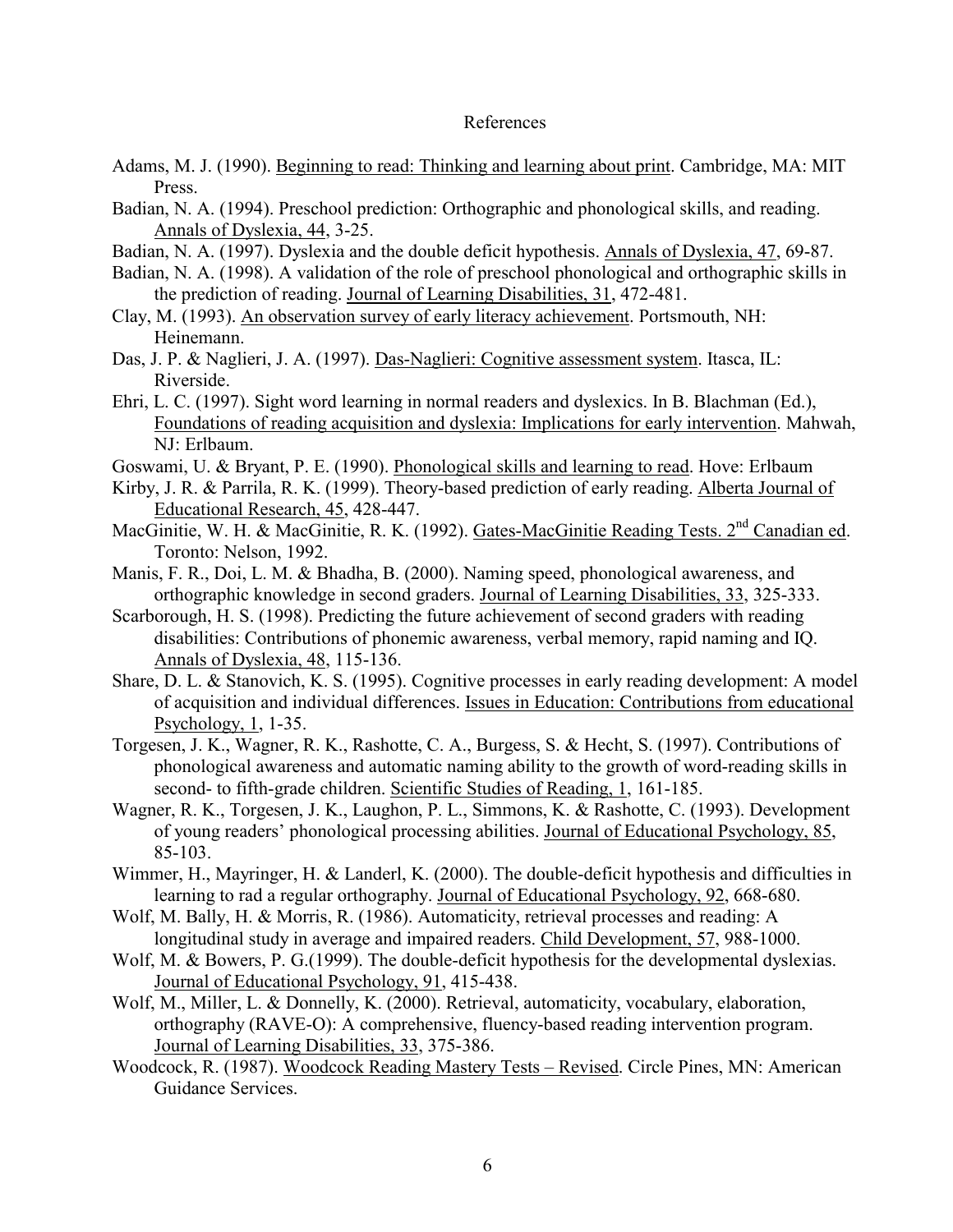|                          | Factor                 |                 |  |  |
|--------------------------|------------------------|-----------------|--|--|
| Test                     | Phonological Awareness | Naming<br>Speed |  |  |
| <b>Blending phonemes</b> | .962                   | $-.101$         |  |  |
| Blending onset-rime      | .901                   | $-.05$          |  |  |
| Phoneme elision          | .772                   | .06             |  |  |
| Sound isolation          | .627                   | .152            |  |  |
| Colour naming            | .03                    | $-.898$         |  |  |
| Picture naming           | $-.05$                 | $-746$          |  |  |

Table 1. Factor Analysis of Kindergarten Phonological Awareness and Naming Speed variables (pattern matrix)  $(N = 161)$ 

Correlation between factors = .47

Note: Principal axis factors, direct oblimin (oblique) rotation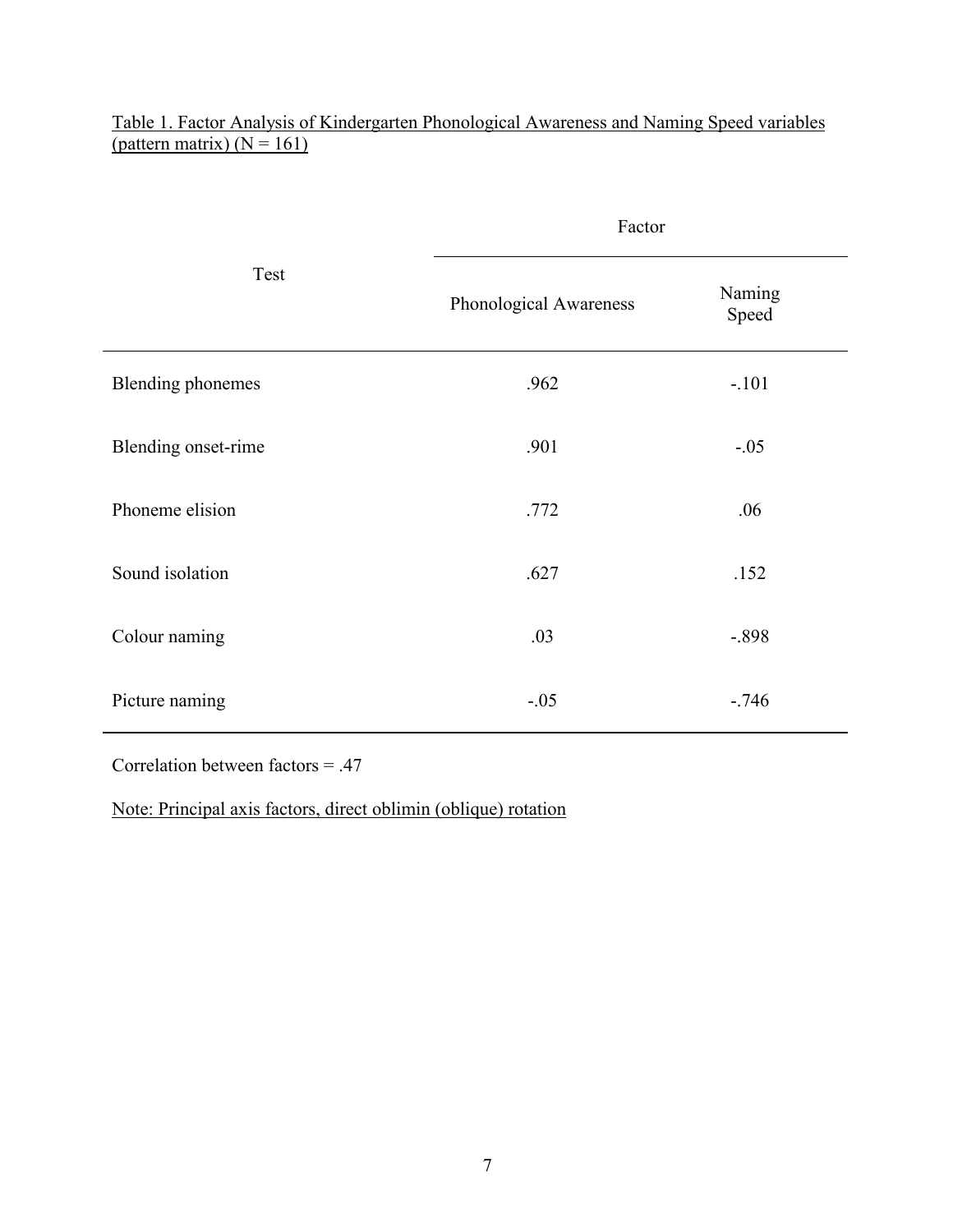Table 2. Predicting Word Attack in grades k to 5 from kindergarten phonological awareness (PA) and naming speed (NS) factor scores with the addition of Letter Recognition (LR), Figure Memory (FM), and Verbal-Spatial Relations (VSR) scores.

|          | Step 1     | <b>Beta Coefficients</b> |           | Step 2     | <b>Beta Coefficients</b> |            |           |
|----------|------------|--------------------------|-----------|------------|--------------------------|------------|-----------|
| Grade    | $R^2$      | LR                       | <b>FM</b> | <b>VSR</b> | $R^2_{\text{chng}}$      | PA         | <b>NS</b> |
| $\bf{K}$ | $.146$ *** | $.177*$                  | $.171*$   | .154       | $.155$ ***               | $.504$ *** | $-101$    |
| Grade 1  | $.205$ *** | $.324$ **                | .137      | .111       | $.217***$                | $.570$ *** | $-.140$   |
| Grade 2  | $.292$ *** | $.392$ ***               | .113      | .170       | $.102$ ***               | $.344**$   | $-.157$   |
| Grade 3  | $.263$ *** | $.385$ ***               | .085      | .166       | $.067*$                  | .153       | $-.247*$  |
| Grade 4  | $.252$ *** | $.369**$                 | .082      | .176       | $.092**$                 | $.256*$    | $-241*$   |
| Grade 5  | $.358$ *** | $.323**$                 | .094      | $.349**$   | $.055*$                  | .088       | $-.260*$  |

Note.  $p < .05.$  \*\*p $< .01.$  \*\*\*p $< .001.$ 

Table 3. Predicting Word Identification in grades k to 5 from kindergarten phonological awareness (PA) and naming speed (NS) factor scores with the addition of Letter Recognition (LR), Figure Memory (FM), and Verbal-Spatial Relations (VSR) scores.

|          | Step 1     | <b>Beta Coefficients</b> |           | Step 2     | <b>Beta Coefficients</b> |            |           |
|----------|------------|--------------------------|-----------|------------|--------------------------|------------|-----------|
| Grade    | $R^2$      | LR                       | <b>FM</b> | <b>VSR</b> | $R^2_{\text{chng}}$      | PA         | <b>NS</b> |
| $\bf{K}$ | $.218$ *** | $.273$ **                | $.219**$  | .112       | $.203$ ***               | $.540$ *** | $-179*$   |
| Grade 1  | $.309$ *** | $.432$ ***               | $.169*$   | .083       | $.255$ ***               | $.591$ *** | $-.203**$ |
| Grade 2  | $.378***$  | $.458$ ***               | .157      | .153       | $.101$ ***               | $.302**$   | $-.209*$  |
| Grade 3  | $.354$ *** | $.400$ ***               | .127      | $.233*$    | $.092**$                 | .152       | $-.306**$ |
| Grade 4  | $.409$ *** | $.433$ ***               | .108      | $.269**$   | $.097**$                 | .113       | $-.347**$ |
| Grade 5  | $.377$ *** | $.368$ ***               | .144      | $.290**$   | $.079**$                 | .141       | $-.293**$ |

Note.  $p < .05.$  \*\*p $< .01.$  \*\*\*p $< .001.$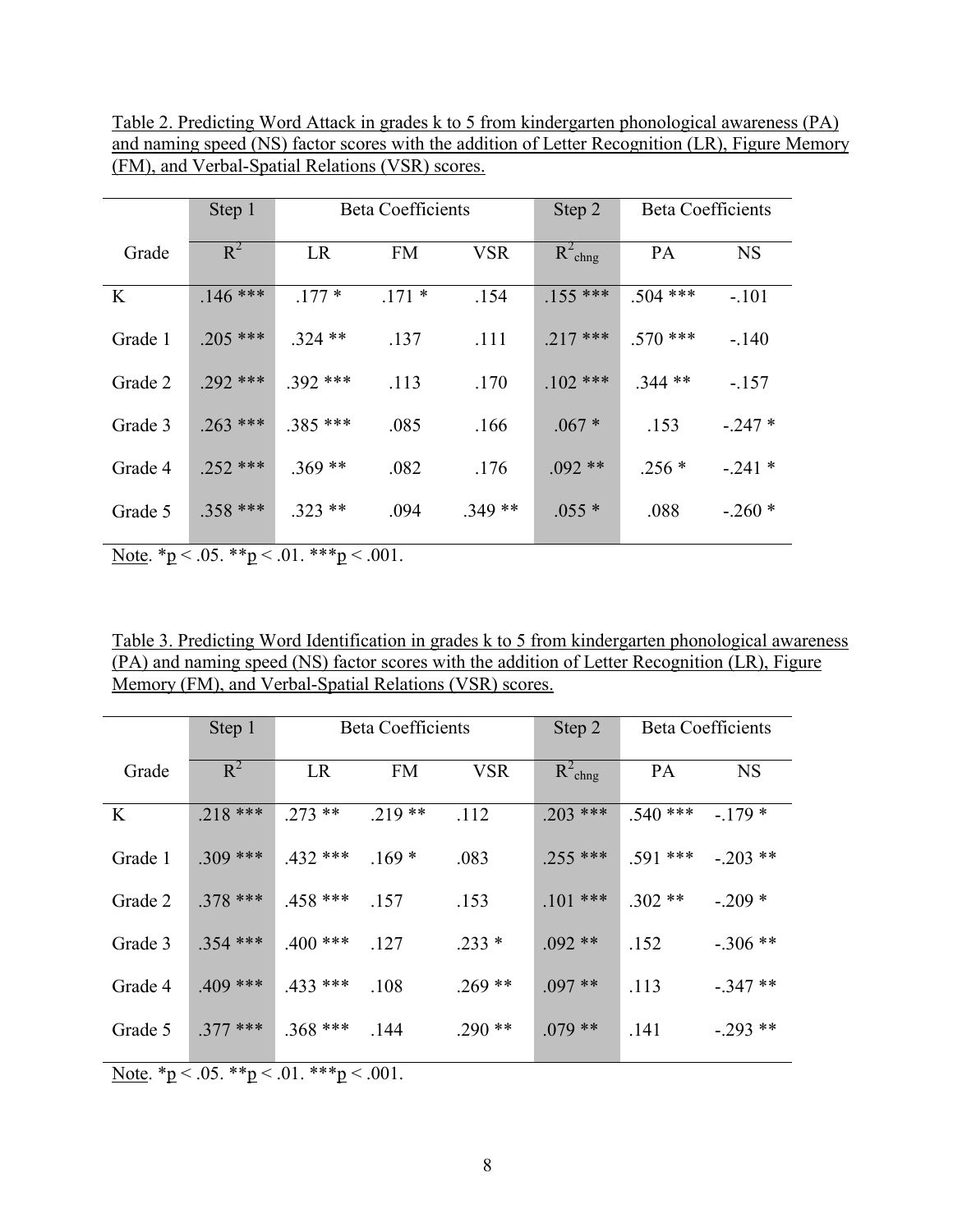Table 4. Predicting Passage Comprehension in grades 1 to 5 and Gates-McGinitie in grade 5 from kindergarten phonological awareness (PA) and naming speed (NS) factor scores with the addition of Letter Recognition (LR), Figure Memory (FM), and Verbal-Spatial Relations (VSR) scores.

|            | Step 1     | <b>Beta Coefficients</b> |           | Step 2     | <b>Beta Coefficients</b> |            |             |
|------------|------------|--------------------------|-----------|------------|--------------------------|------------|-------------|
| Grade      | $R^2$      | LR                       | <b>FM</b> | <b>VSR</b> | $R^2_{\text{chng}}$      | PA         | <b>NS</b>   |
| Grade 1    | $.302$ *** | $.436$ ***               | .155      | .081       | $.260$ ***               | $.560$ *** | $-.261**$   |
| Grade 2    | $.390$ *** | $.488$ ***               | .158      | .124       | $.080**$                 | $.225*$    | $-.228*$    |
| Grade 3    | $.366$ *** | $.370$ ***               | .163      | $.253**$   | $.064$ **                | .064       | $-.284**$   |
| Grade 4    | $.509$ *** | $.422$ ***               | .166      | $.338$ *** | $.082**$                 | .070       | $-.332$ *** |
| Grade 5    | $.433$ *** | $.262**$                 | $.194*$   | $.409$ *** | $.089**$                 | $-.015$    | $-.366$ *** |
| Gates-     | $.423$ *** | $.385$ ***               | $.220*$   | $.295**$   | $.068 *$                 | .077       | $-.281**$   |
| MacGinitie |            |                          |           |            |                          |            |             |

Note.  $p < .05.$  \*\*p $< .01.$  \*\*\*p $< .001.$ 

Table 5. Percentage of subjects in 4 diagnostic groups demonstrating reading difficulties on Word Identification (see text for criteria) in grades 3, 4, and 5, and number of subjects remaining (in parentheses).

|         | Double<br>Difficulty | Phonological<br>Difficulty | Naming Speed<br>Difficulty | Normally<br>Achieving |
|---------|----------------------|----------------------------|----------------------------|-----------------------|
| Grade 3 | 50 $(10)$            | 5(19)                      | 25(12)                     | 5(19)                 |
| Grade 4 | 56 (9)               | 11(18)                     | 22(9)                      | 0(14)                 |
| Grade 5 | 43 (7)               | 6(17)                      | 25(8)                      | (14)<br>0             |
|         |                      |                            |                            |                       |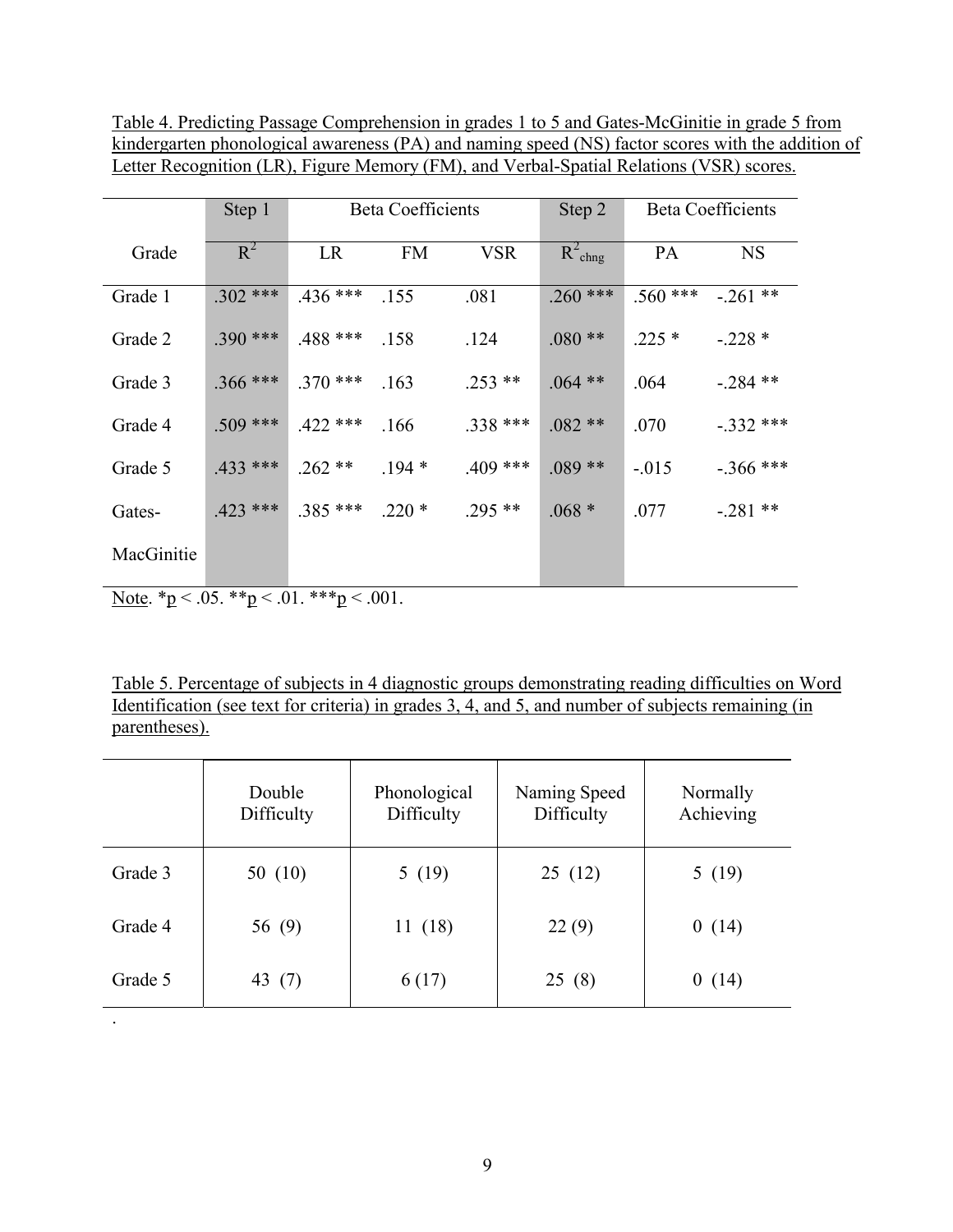

Figure 1. Selection of subjects for 4 diagnostic groups.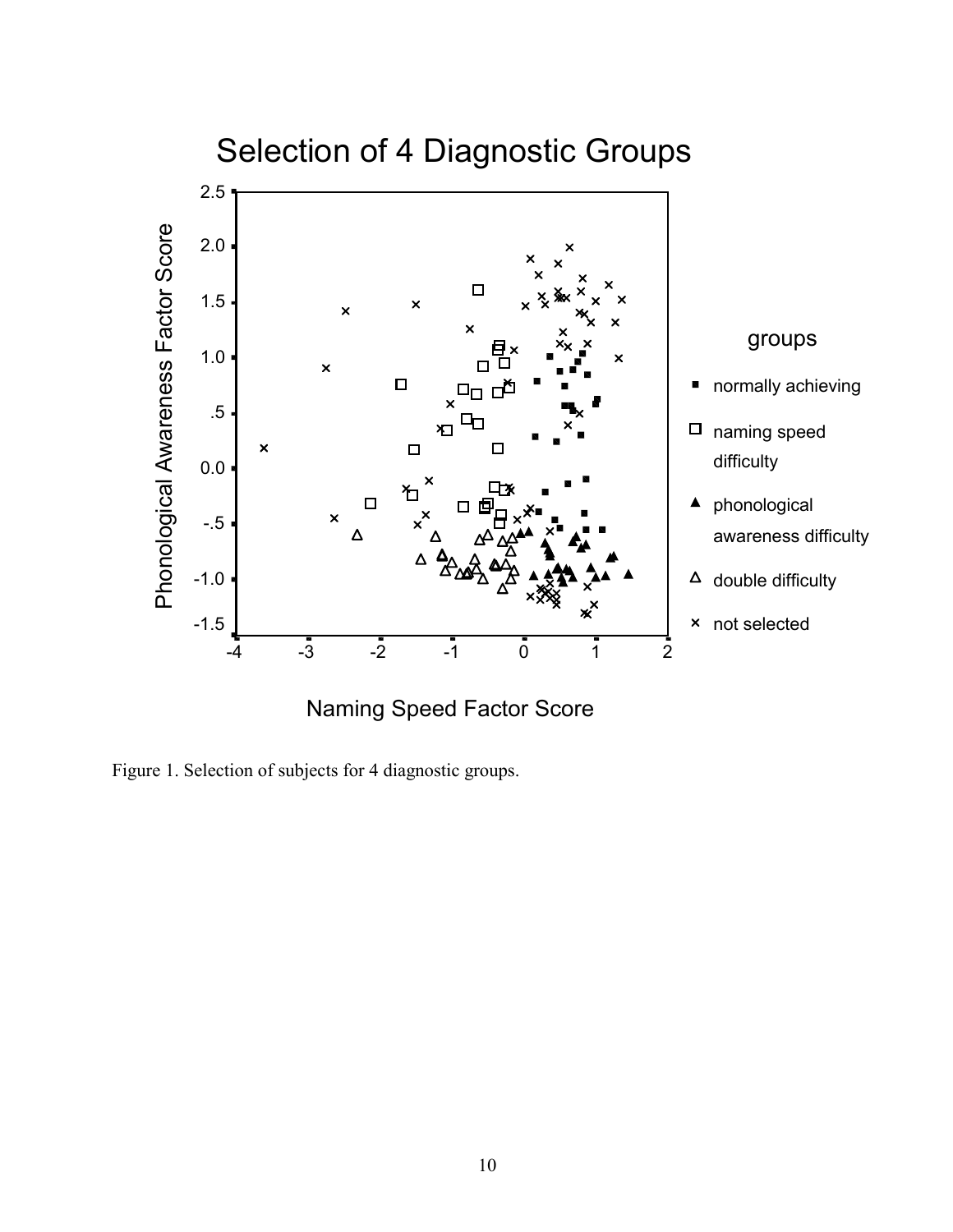

Figure 2. Performance of 4 diagnostic groups on Word Attack across grades (see text for numbers of subjects per group).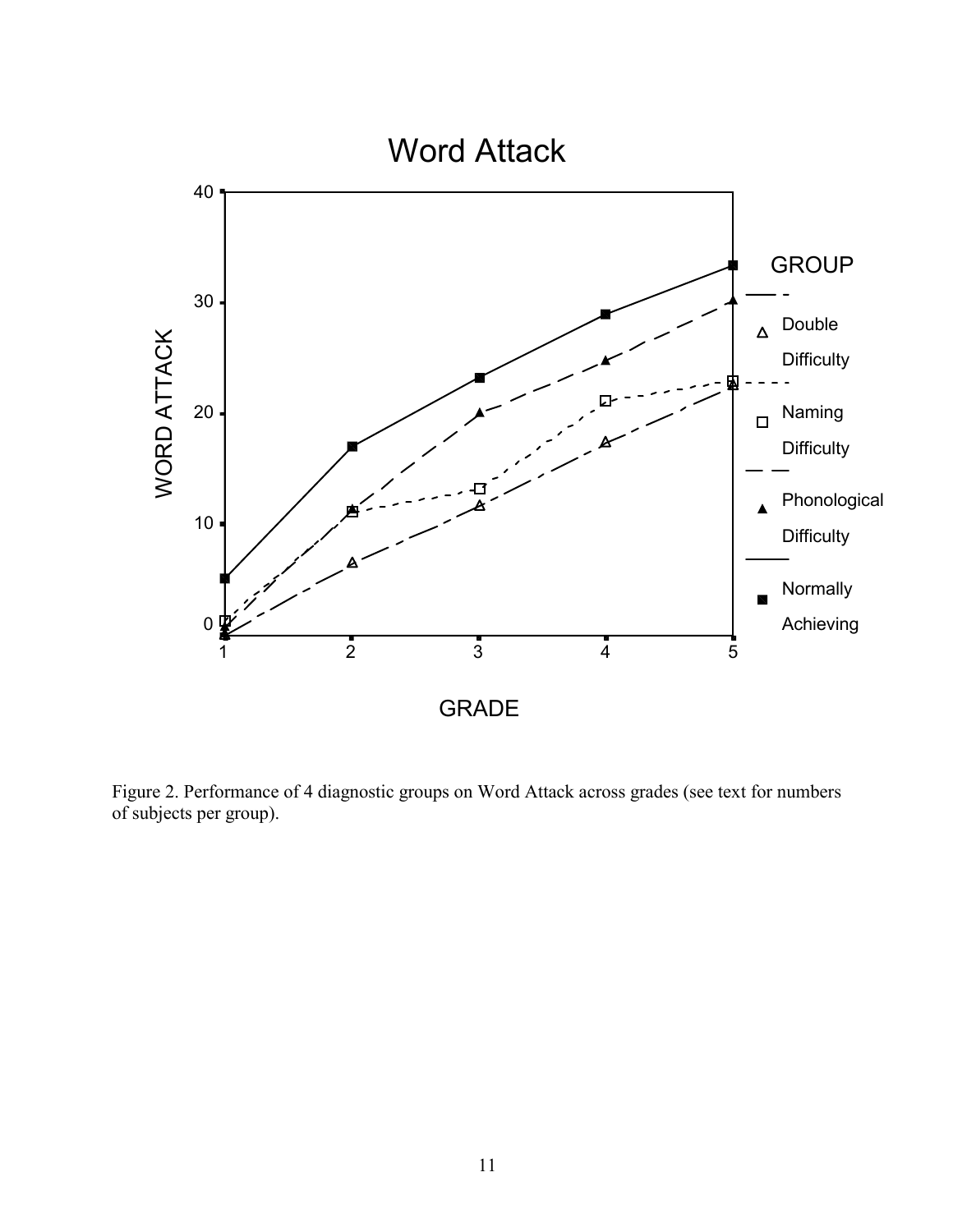

Figure 3. Performance of 4 diagnostic groups on Word Identification across grades (see text for numbers of subjects per group).